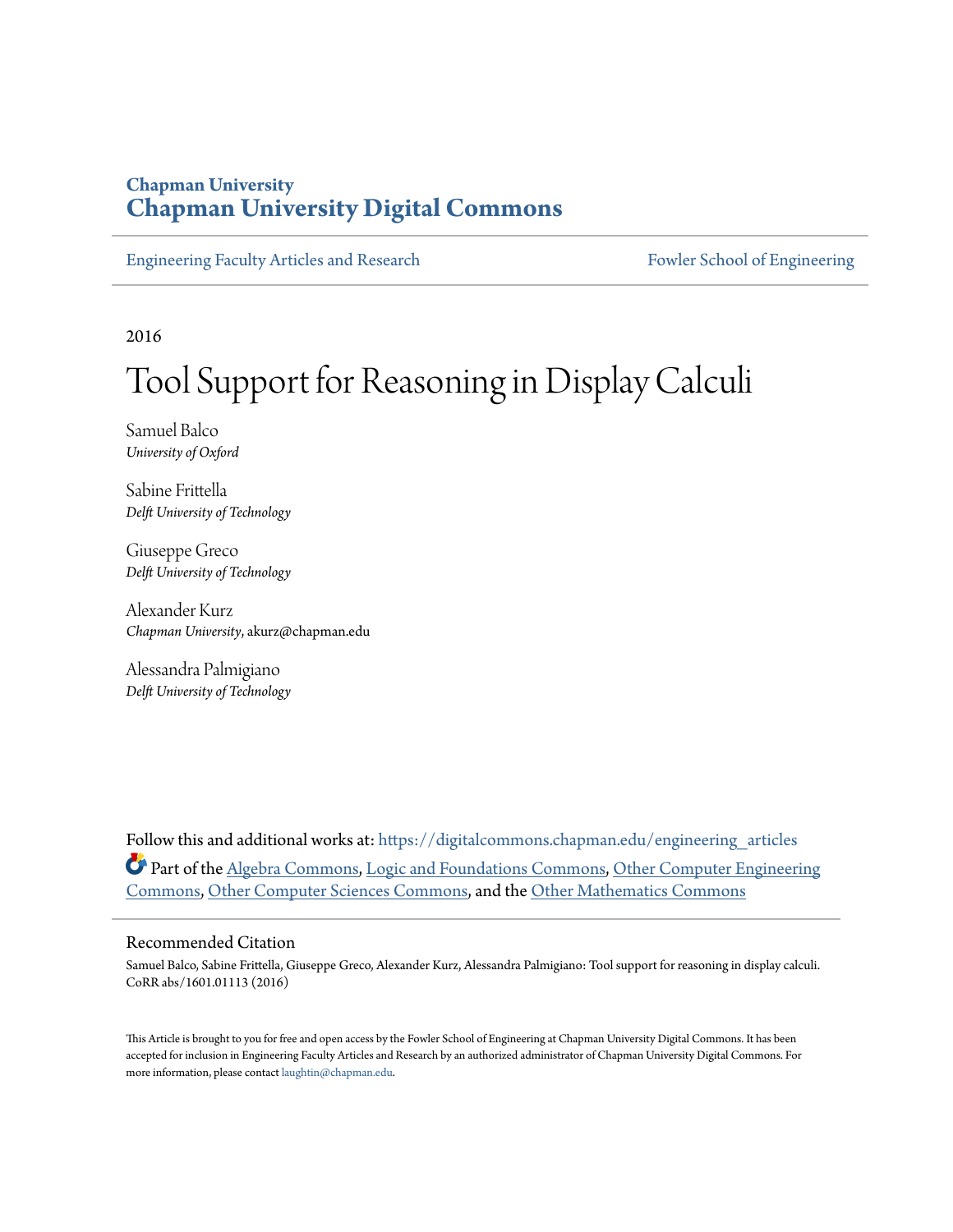## **Tool support for reasoning in display calculi**

Samuel Balco<sup>1\*</sup>, Sabine Frittella<sup>2</sup>, Giuseppe Greco<sup>2</sup>, Alexander Kurz<sup>3</sup>, and Alessandra Palmigiano<sup>24</sup>

<sup>1</sup> Department of Computer Science, University of Oxford

<sup>2</sup> Faculty of Technology, Policy and Management, Delft University of Technology <sup>3</sup> Department of Computer Science, University of Leicester

<sup>4</sup> Department of Pure and Applied Mathematics, University of Johannesburg

**Abstract.** We present a tool for reasoning in and about propositional sequent calculi. One aim is to support reasoning in calculi that contain a hundred rules or more, so that even relatively small pen and paper derivations become tedious and error prone. As an example, we implement the display calculus D.EAK of dynamic epistemic logic. Second, we provide embeddings of the calculus in the theorem prover Isabelle for formalising proofs about D.EAK. As a case study we show that the solution of the muddy children puzzle is derivable for any number of muddy children. Third, there is a set of meta-tools, that allows us to adapt the tool for a wide variety of user defined calculi.

## **1 Introduction**

**Applied logic.** An important development in logic, and in particular of logic in computer science, has been the move away from logic to logics. The need for automation of reasoning in AI or verification led to the design of hundreds of bespoke logics with good algorithmic properties for particular tasks. This development is particularly conspicuous in modal logic, the classic instance of which, Kripke's modal logic **K**, is decidable just because it is a certain fragment of first-order logic [\[8\]](#page-16-0). To compensate for the lack of expressiveness that comes with decidability, one develops modal logics focussed on different aspects such as time, probability, space, etc. See [\[9\]](#page-16-1) for an overview of examples and techniques.

**The proof theory of modal logic** has had many successes, for example the tableaux methods of description logics with its applications to knowledge representation and ontologies [\[14,](#page-16-2)[22](#page-16-3)[,1\]](#page-16-4). Nevertheless, for many of the more sophisticated modal logics good proof systems are not known. A notable exception is the cut free sequent calculus of [\[12\]](#page-16-5) for dynamic epistemic logic (without common knowledge). But given the diversity of modal logics and the importance of proof systems for reasoning about applications, it is desirable to have a systematic and uniform approach to the construction of modal proof systems with good proof theoretic properties.

**Display calculi.** Following work on so-called display calculi [\[7,](#page-16-6)[23,](#page-16-7)[18,](#page-16-8)[31,](#page-17-0)[19\]](#page-16-9), we engaged in the systematic study of display calculi of dynamic modal logics in [\[17](#page-16-10)[,16](#page-16-11)[,15\]](#page-16-12).

<sup>⋆</sup> Supported by an EPSRC-funded Vacation Bursary in Summer 2014 and the University of Leicester Career Development Service Graduate Gateways programme in Summer 2015.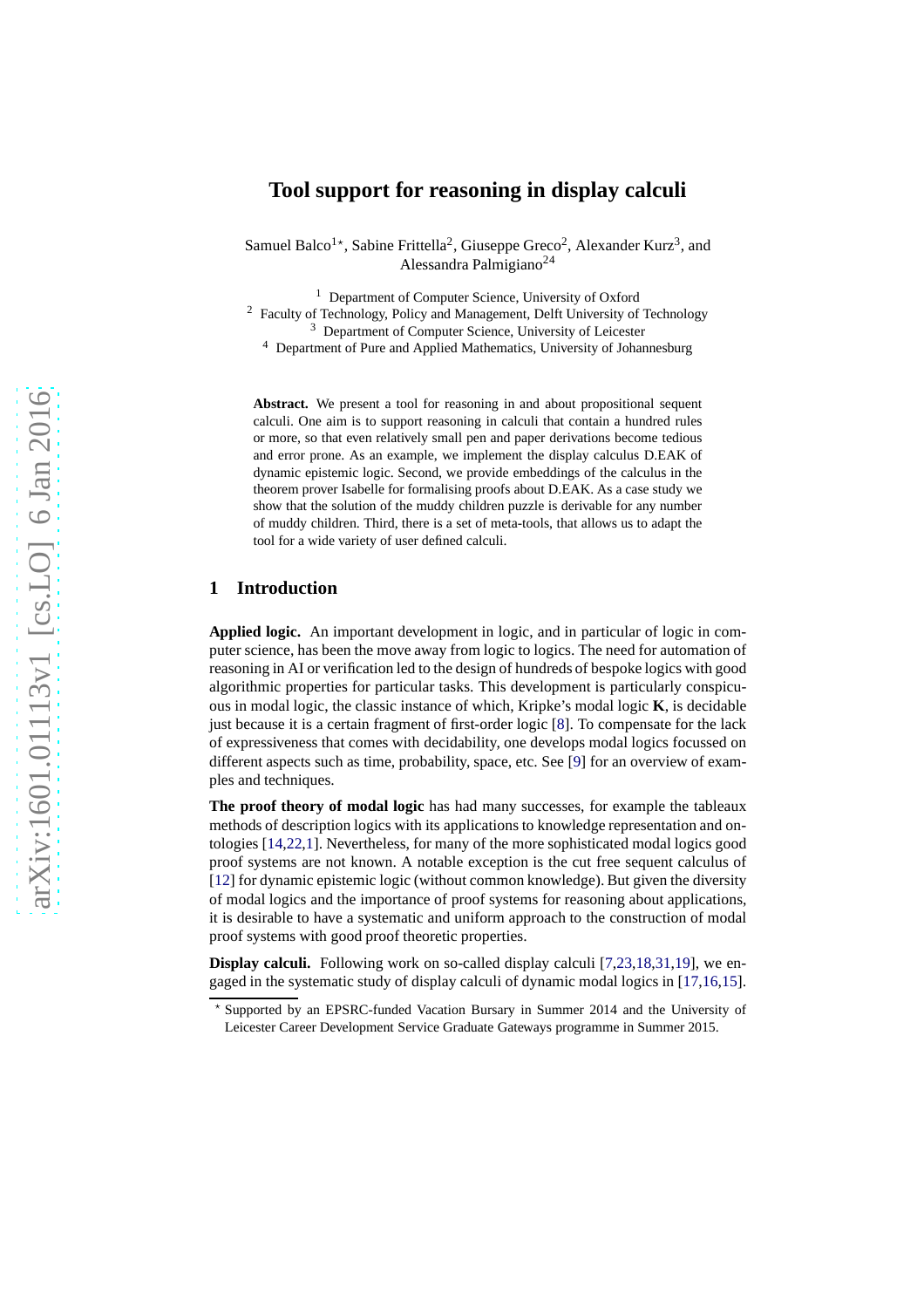The principal advantage of display calculi is that they are built in a modular way and important proof theoretic properties such as cut-elimination are preserved under combination of logics (if the combined logic is still displayable).

**Dynamic Epistemic Logic.** As a case study for the feasibility of this approach we developed a display calculus D.EAK for the dynamic epistemic logic [\[30\]](#page-17-1) of Baltag-Moss-Solecki [\[6\]](#page-16-13) without common knowledge. On the one hand this logic contains features that are a challenge from a proof theoretic point of view. On the other hand, dynamic epistemic logic has many applications, both in computer science and in other areas. One particular interest is the verification of security protocols that involves epistemic notions. In this paper, as a case study of intermediate complexity, we give a full proof of the muddy children puzzle. A nice collection of more epistemic puzzles is available in [\[29\]](#page-17-2).

**Modularity.** One aspect of the modularity of display calculi is that the logic is axiomatised by the structural rules, which can be added or removed in a flexible way. For example, even though D.EAK is based on classical propositional logic it can as well be based on intuitionistic or substructural logics by removing some of the structural rules. Another aspect of modularity is that it is easy to combine different such display calculi. But modularity also comes at cost. For example, D.EAK has more than a hundred rules. This poses no conceptual problems as the space of rules is well structured according to clear proof theoretic principles, but it does pose the practical problem of conducting the proofs and writing them down without making mistakes. Consequently, already for proof theoretic studies alone, tool support will be valuable.

**Contributions.** One aim of the tool is to support researchers working on the proof theory of display calculi. The typical derivations may by relatively small, but they must be presented in a user interface in Latex in a style familiar to the working proof theorist. Moreover, in order to facilitate experimenting with different rules and calculi, metatools are needed that construct a calculus toolbox from a given calculus description file.

The second aim is to support investigations into the question whether a calculus is suited to reasoning in some application area. To perform relevant case studies, one must deal with much bigger derivations and additional features such as abbreviations and derived rules are necessary. Another challenge is that applications may require additional reasoning outside the given calculus, for which we provide an interface with the theorem prover Isabelle.

More specifically, in the work presented in this paper, we focus on D.EAK and aim for applications to epistemic protocols. In detail, we provide the following.

- **–** A calculus description language that allows the specification of the terms and rules as well as of their typesetting in ASCII, Isabelle and LaTeX in a calculus description file.
- **–** A program creating from a calculus description file the calculus toolbox, which comprises the following.
	- A shallow embedding of the calculus in the theorem prover Isabelle. The shallow embedding encodes the terms and the rules of the calculus and allows us to verify in the theorem prover whether a sequent is derivable in D.EAK.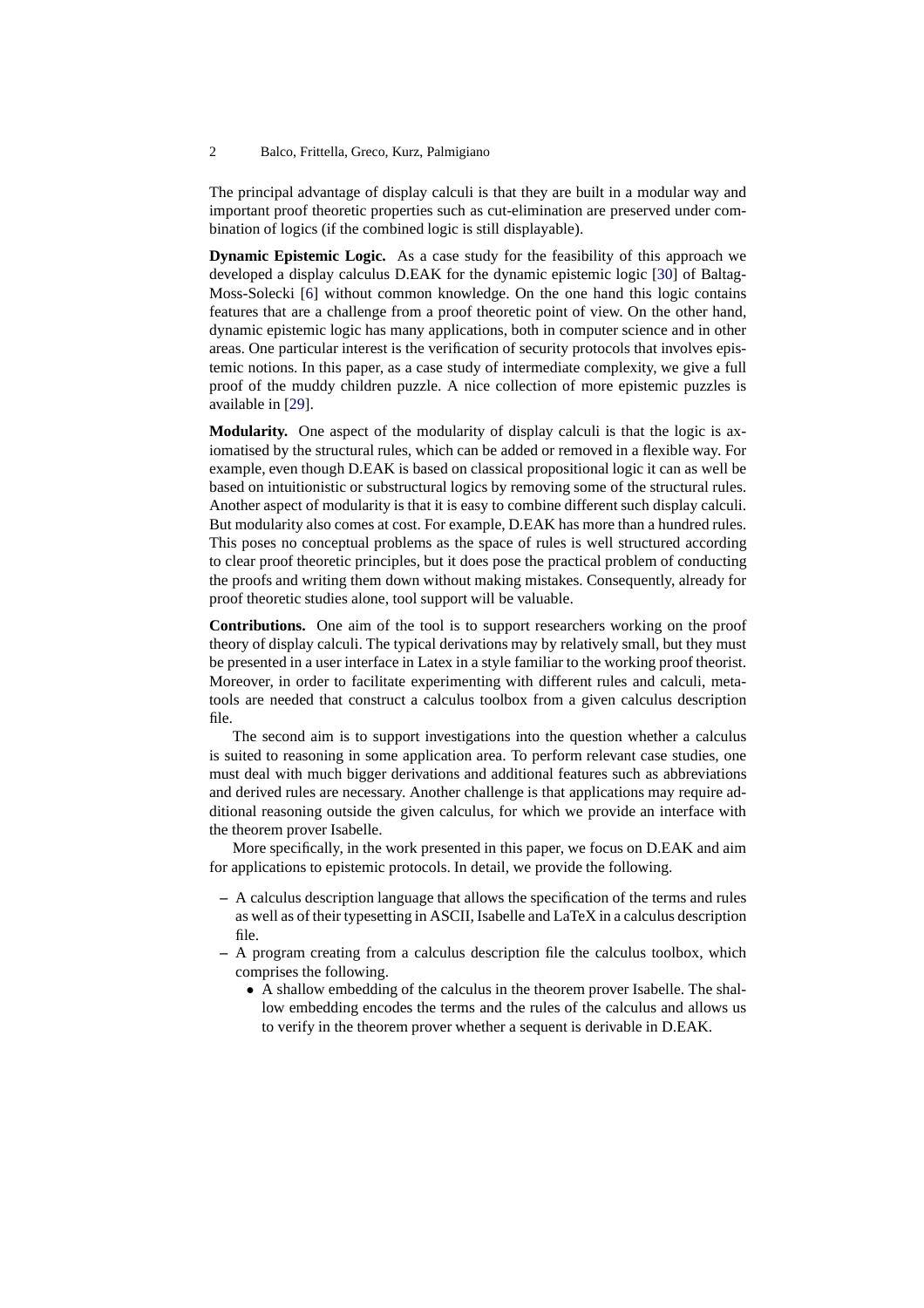- A deep embedding of the calculus in Isabelle. The deep embedding also has a datatype for derivations and allows us to prove theorems about derivations.
- A user interface (UI) that supports
	- \* interactive creation of proof trees,
	- \* simple automatic proof search (currently only up to depth 5),
	- \* export of proof trees to LaTeX and Isabelle,
	- \* the use of derived rules, abbreviations, and tactics.
- **–** A full formalisation of the proof system for dynamic epistemic logic of [\[17\]](#page-16-10), which is the first display calculus of the logic of Baltag-Moss-Solecki [\[6\]](#page-16-13) (without common knowledge).
- **–** A fully formal proof (implemented in Isabelle) of the muddy children puzzle.
- **–** A set of meta-tools that enables a user to change the calculus.

**Case study: Muddy children** The first version of the tool presented at ALCOP 2015 supported the interactive construction of the proof trees in [\[17\]](#page-16-10) and their output to  $\mathbb{F}E[X]$ . These proofs are not longer than a few dozen steps and of interest to establish the mathematical result of completeness of the D.EAK.

The muddy children puzzle was chosen because it is a well-known example of an epistemic protocol and required us to extend the tool from one supporting short proofs of theoretical value to larger proofs in an application domain.

On the UI side, we added features including abbreviations, macros (derived rules), and two useful tactics. On the Isabelle side, we added a shallow embedding of D.EAK in which we do the inductive proof that the well-known solution of the muddy children puzzle holds for arbitrary number of children. Whereas most of the proof is done in D.EAK using the UI and then automatically translating to Isabelle, the induction itself is based on the higher order logic of Isabelle/HOL.

**Related work.** The papers [\[10](#page-16-14)[,11\]](#page-16-15) on proving cut elimination of display calculi in Isabelle have been a source of inspiration. Indeed, proving in Isabelle the variations [\[17,](#page-16-10)[16](#page-16-11)[,15\]](#page-16-12) of Belnap's cut-elimination theorem remains one of our aims and we consider what we present in this paper as a necessary first step: Due to the notational overhead resulting from encoding the mathematical description of D.EAK into its Isabelle formalisation, we found constructing even the simplest derivations in Isabelle too burdensome without tool support.

The papers [\[24,](#page-17-3)[26,](#page-17-4)[25\]](#page-17-5) implement epistemic logic in the proof assistant Coq. It would be very interesting to conduct the work of this paper based on Coq to enable an in depth comparison.

**Comparison of Isabelle to other proof assistants.** Isabelle has the following advantages for us.

- 1. Isabelle supports the proof language Isar supporting a style of writing proofs that is close to mathematical practice.
- 2. Isabelle provides the so-called sledgehammer method, which uses specialised automatic theorem provers that are able to discharge much of the tedious, low level reasoning.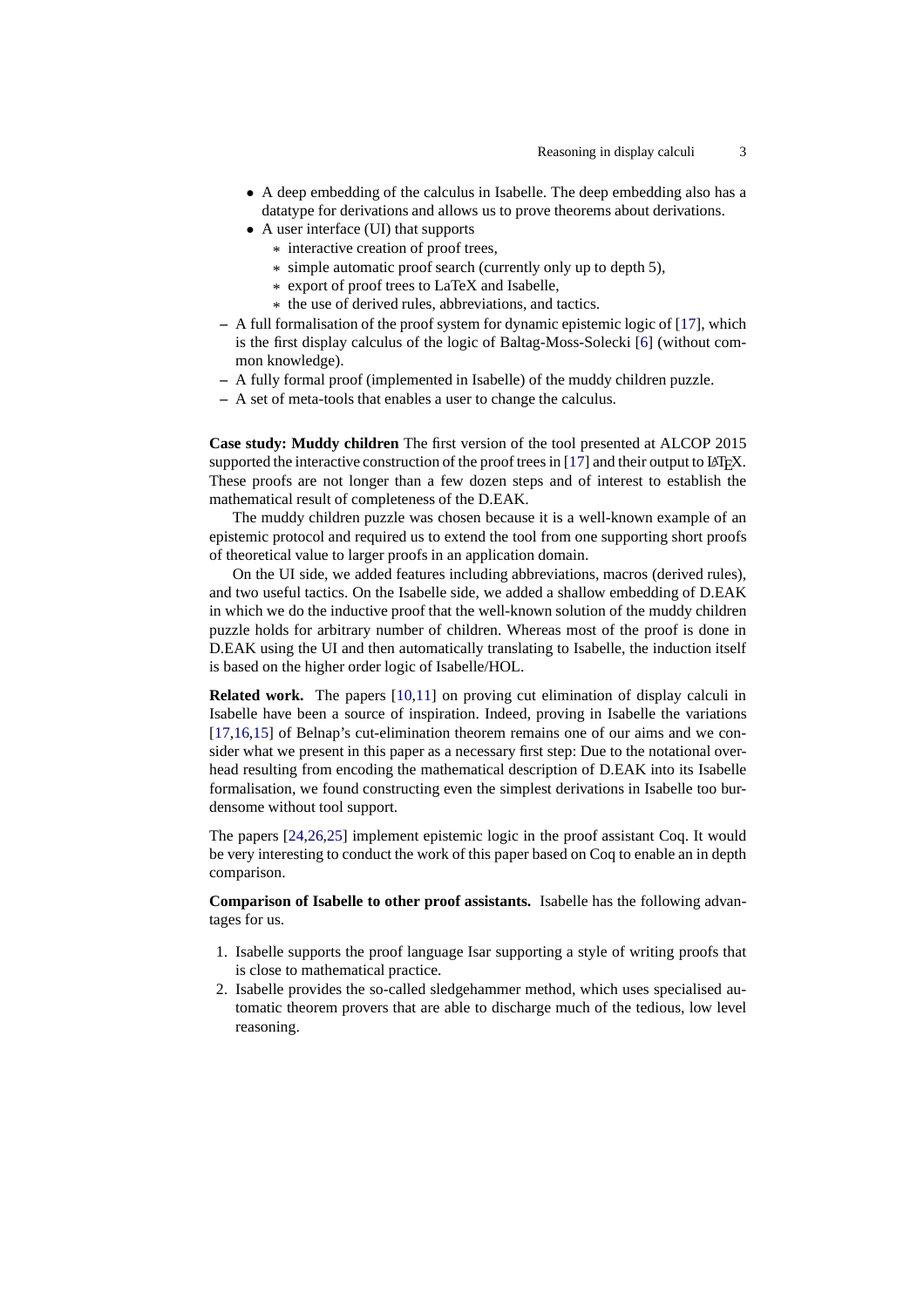- 4 Balco, Frittella, Greco, Kurz, Palmigiano
- 3. Isabelle can export theories into programming languages such as Scala. This allows us to build the user interface directly on the deep embedding of the calculus in Isabelle, thus reusing verified code.

As far as we know Isabelle is the only proof assistant featuring all of the above. This will be important to us in Section [4,](#page-9-0) where we use (1) and (2) in order to write the mathematical parts of the proof of the solution of the muddy children puzzle in a mathematical style close to [\[27\]](#page-17-6) and we use (3) and the user interface to build the derivations in D.EAK.

**Outline.** Section [2](#page-4-0) reviews what one needs to know about D.EAK. Section [3](#page-6-0) presents the main components of the DEAK calculus toolbox. Section [4](#page-9-0) discusses the implementation of the muddy children puzzle. Section [5](#page-11-0) explains the efforts we have made to keep the tool parametric in the calculus. Section [6](#page-14-0) discusses directions of future research we plan to pursue.

**Acknowledgements.** At several crucial points, we profited from expert advice on Isabelle by Tom Ridge, Thomas Tuerk and Christian Urban. We thank Roy Crole and Hans van Ditmarsch for valuable comments on an earlier draft.

## <span id="page-4-0"></span>**2 The display calculus D.EAK**

This section gives some background on D.EAK; for a complete description we refer to [\[17\]](#page-16-10) (where it is called D'.EAK).

**Formulas.** D.EAK is a proof system for (intuitionistic or classical) dynamic epistemic logic the formulas of which are defined by induction as follows:

<span id="page-4-1"></span>
$$
\varphi ::= AtProp \mid \bot \mid \top \mid \varphi \wedge \varphi \mid \varphi \vee \varphi \mid \varphi \rightarrow \varphi \mid [a] \varphi \mid [\alpha] \varphi \mid \langle a \rangle \varphi \mid \langle \alpha \rangle \varphi \mid 1_{\alpha} \qquad (1)
$$

where a ranges over agents, with  $[a]\phi$  standing for "agent a knows  $\phi$ ", and  $\alpha$  ranges over actions with  $[α]φ$  standing for "φ holds after α". 1<sub>α</sub> represents the precondition of the action  $\alpha$  in the sense of [\[6\]](#page-16-13). Negation is expressed by  $\phi \rightarrow \bot$ .

**Operational rules.** Display calculi are sequent calculi in which the rules follow a particular format that guarantees good proof theoretic properties such as cut elimination. One of the major benefits is modularity: different calculi can be combined and rules can be added while the good properties are preserved.

The rules of the calculus are formulated in such a way that, in order to apply a rule to a formula, the formula needs to be 'in display'. For example, the following orintroduction on the left (where contexts are denoted by *W*,*X*,*Y*,*Z* and formulas by *A*,*B*)

<span id="page-4-2"></span>
$$
(\vee_L') \quad \frac{W, A \vdash X \qquad Z, B \vdash Y}{W, Z, A \lor B \vdash X, Y} \tag{2}
$$

is not permitted in a display calculus, since the formula  $A \vee B$  must be introduced in isolation as, for example, in our rule

<span id="page-4-3"></span>
$$
\begin{array}{|c|c|c|}\n\hline\n(\vee_L) & \frac{A \vdash X & B \vdash Y}{A \lor B \vdash X; Y}\n\hline\n\end{array}\n\tag{3}
$$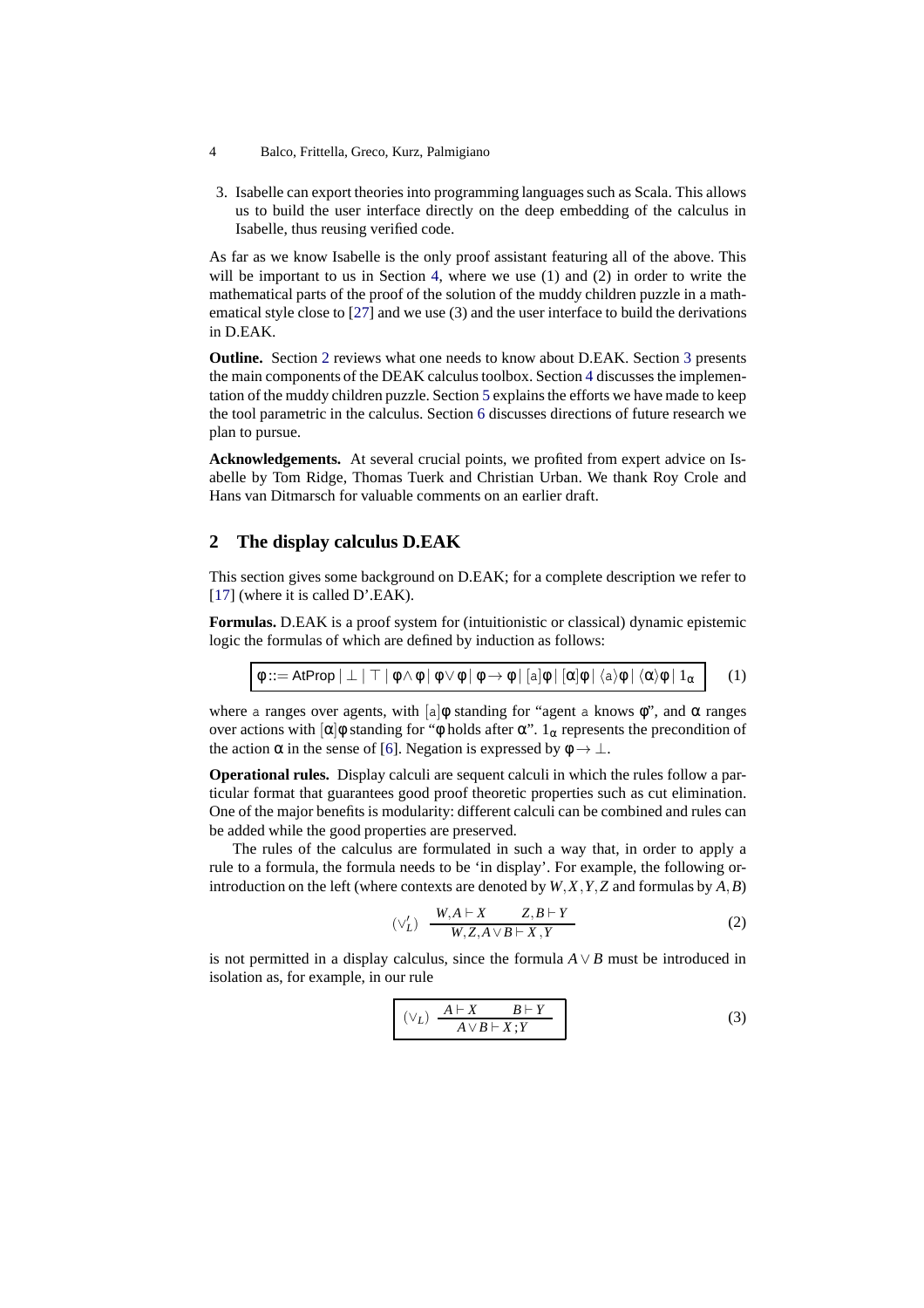**Display rules.** In order to derived a rule such as  $(\vee_L')$  from the rule  $(\vee_L)$ , it becomes necessary to isolate formulas by moving contexts to the other side. This is achieved, by pairing the structural connectives such as "," (written ';' in D.EAK) with so-called adjoint (aka residuated) operators such as ">" and adding bidirectional display rules

|  | $X:Y\vdash Z$    | $Z \vdash X : Y$ |  |
|--|------------------|------------------|--|
|  | $Y \vdash X > Z$ | $X > Z \vdash Y$ |  |

which, in this instance, allow us to isolate *Y* on the left or right of the turnstile.

The name display calculus derives from the requirement that in a display calculus the so-called display property needs to hold: Each substructure can be isolated on the lefthand side, or, exclusively, on the right-hand side. This is the reason why we can confine ourselves, without loss of generality, to the special form of operational rules discussed above.

**Structures.** A systematic way of setting this up for the set of formulas [\(1\)](#page-4-1) is to introduce structural connectives corresponding to the operational connectives as follows.

| Structural  |  |  |  |  |  |  |  |  | $\alpha$ |          | ~<br>$\sim$<br>u               |                     | $\Phi_{\alpha}$ |  | a  |   | ີ                          |   |
|-------------|--|--|--|--|--|--|--|--|----------|----------|--------------------------------|---------------------|-----------------|--|----|---|----------------------------|---|
| Operational |  |  |  |  |  |  |  |  | $\alpha$ | $\alpha$ | $\widehat{\underline{\alpha}}$ | $\overline{\alpha}$ | $1\alpha$       |  | 'a | а | a<br>$\tilde{\phantom{a}}$ | a |

This leads to a two tiered calculus which has formulas and structures, with structures generalising contexts and being built from structural connectives.

We briefly comment on the particular choice of structural connectives above. Keeping with the aim of modularity, D.EAK was designed in such a way that one can drop the exchange rule for ';' and treat non-commutative conjunction and disjunction. This means that we need two adjoints of ';' denoted by  $>$  and  $<$   $\cdot$  [5](#page-5-0) Following the symmetries inherent in this substructural analysis of logic suggests to add the operational connectives  $\prec, \leftarrow, \succ$ , but they are not needed in the following. Similarly, the modal operators [α] and [a] have structural counterparts  $\{\alpha\}$  and  $\{\alpha\}$  which in turn have adjoints  $\widehat{\alpha}$  and  $\widehat{a}$ . The formulas [\(1\)](#page-4-1) do not have operational connectives corresponding to the structural connectives  $\widehat{\alpha}$  and  $\widehat{a}$ , but they can be added and are indeed useful (in terms of Kripke semantics, the adjoint of a box modality  $\Box$  for a relation *R* is the diamond modality for the converse relation  $R^{-1}$  often denoted by ♦).

**Structural rules.** The rules of D.EAK can be divided into operational rules and display rules, as discussed above, and structural rules, to which we turn now. The operational rules such as (∨*L*) specify how to introduce a logical operation. Display rules such as  $($ ; >  $)$  are used to isolate formulas or structures to which we want to apply a specific rule. The logical axiomatisation sits in the structural rules. Apart from the structural rules like weakening, exchange, and contraction for ';' we have also other structural

<span id="page-5-0"></span><sup>5</sup> For example, taking into account the correspondence between operational and structural connectives, the rule  $($ ;  $>$ ) above says precisely that the operation that maps *C* to *A*  $\rightarrow$  *C* is rightadjoint to the operation that maps *B* to  $A \wedge B$ . Similarly,  $(\gt,,:)$  expresses that  $A \searrow$  is left adjoint to  $A \vee$  \_.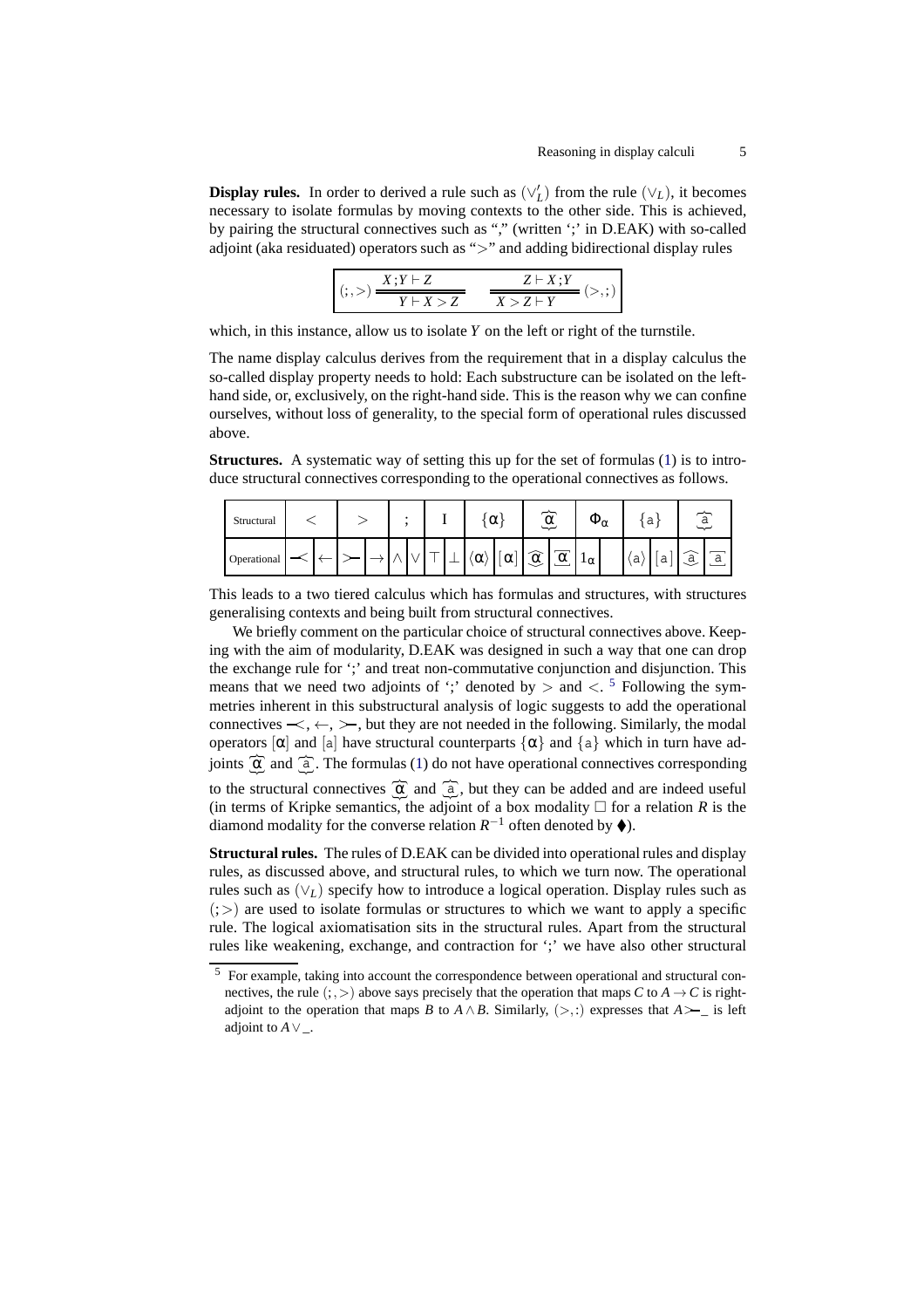rules such as the display rules discussed above and rules that express properties such as 'actions are partial functions' axiomatised by the rule

$$
\frac{X \vdash Y}{\{\alpha\}X \vdash \{\alpha\}Y}
$$
 (4)

and such as 'if a knows *Y*, then *Y* is true' axiomatised by

$$
\frac{X \vdash \{a\}Y}{X \vdash Y} \tag{5}
$$

**Modularity of D.EAK and related calculi.** We have seen that D.EAK has a large number of connectives. But they arise according to clear principles: operational connectives have structural counterparts which in turn have adjoints. Similarly, the fact that D.EAK has over a hundred rules poses no problems from a conceptual point as the rules fall into clearly delineated classes each serving their own purpose. It is exactly this feature which enables the modularity of the display logic approach to the proof theory of sequent calculi. But, from a practical point of view of creating proof trees or of composing a number of different calculi, this large number of connectives and rules makes working with these calculi difficult. Moreover, the encoding of terms and proof trees needed for automatic processing will not be readable to humans who would expect to manipulate latexed prooftrees in an easy interactive way. How we propose to solve these problems will be discussed in the next section.

## <span id="page-6-0"></span>**3 The DEAK calculus toolbox**

The aim of the DEAK calculus tool [\[4\]](#page-16-16) is to support research on the proof theory of dynamic epistemic logic as well as to conduct case studies exploring possible applications. It provides a shallow and a deep embedding of D.EAK into Isabelle and a user interface implemented in Scala.

The shallow embedding has an inductive datatype for the terms of the calculus and encodes the rules via a predicate describing which terms are derivable. It is used to prove correct the solution of the muddy children puzzle in Section [4.](#page-9-0)

The deep embedding also has datatypes for rules and derivations and provides functionality such as rule application (match and replace) as well as automatic proof search and tactics. The corresponding Isabelle code is exported to Scala and used in the user interface.

D.EAK proof trees can be constructed interactively in a graphical user interface by manipulating trees typeset in LaTeX. Proof trees can be exported to LaTeX/pdf and Isabelle. This was essential for creating the Isabelle proof in Section [4.](#page-9-0) Examples can be found in the the folder LaTeX in [\[5\]](#page-16-17): The .cs files contain the proofs as done in the UI and the .tex-files the exported LaTeX code. The tag cleaned\_up was added after a small amount of manual post-processing of the .tex-files.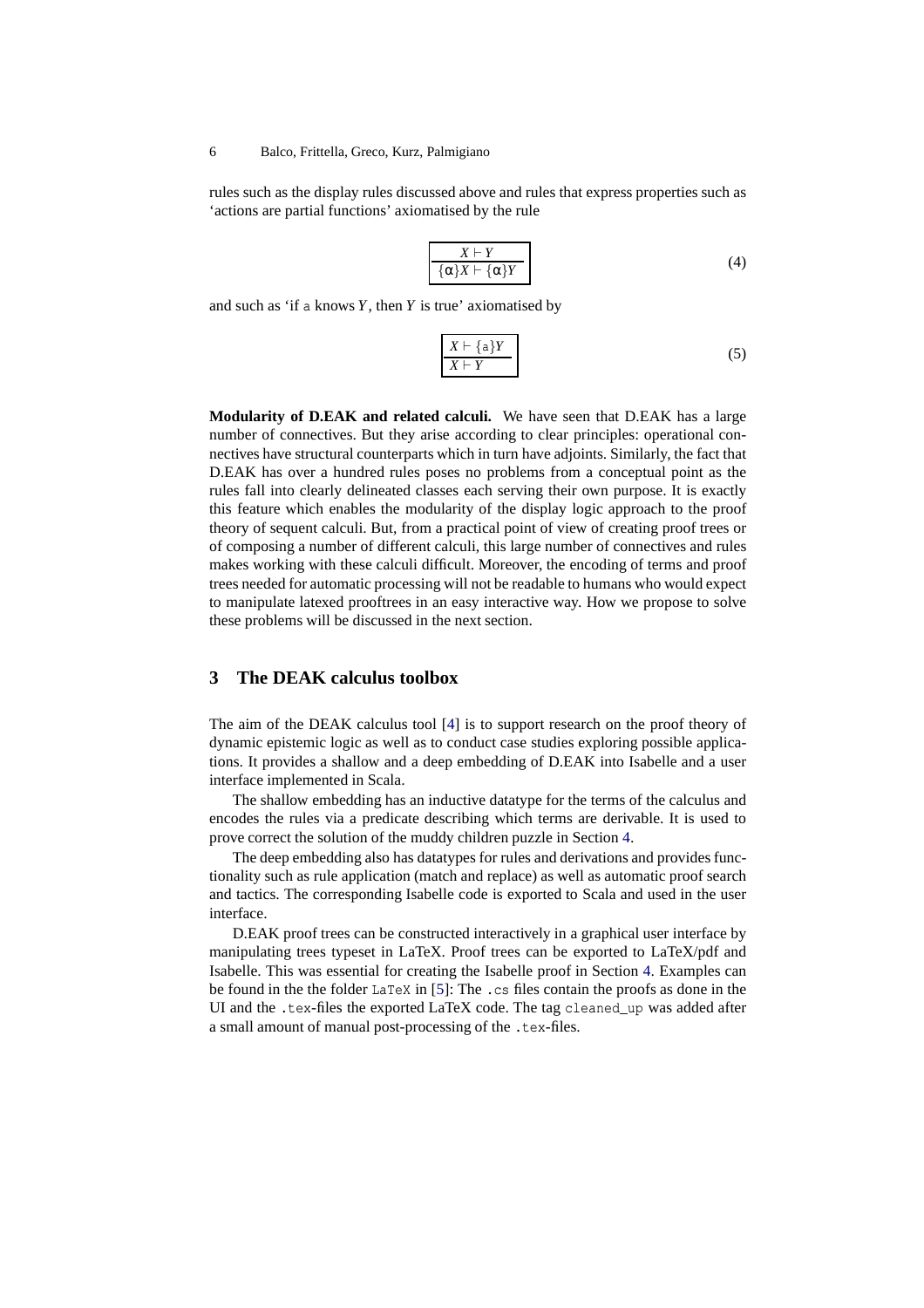#### <span id="page-7-0"></span>**3.1 Shallow embedding (SE) in Isabelle**

The shallow embedding of the calculus D.EAK is available in the files DEAK SE.thy and DEAK\_SE\_core.thy. The file DEAK\_SE\_core.thy contains the definitions of the terms via datatypes Atprop, Formula, Structure, Sequent. For example,

(\*calc\_structure-BEGIN\*) auto-generated code **...** (\*calc\_structure-END\*)

declares that an element of datatype Sequent consists of two structures. The annotation ("  $\mathsf{L}$  − ") allows us to use the familiar infix notation  $\mathsf{L}$  in the Isabelle IDE.

The file DEAK\_SE.thy encodes the rules of the calculus by defining a predicate derivable

```
(*calc_structure-BEGIN*)
auto-generated code ...
(*calc_structure-END*)
```
by induction over the rules of D.EAK. For example, the rule (∨*L*) above is encoded as

```
(*calc_structure-BEGIN*)
auto-generated code ...
(*calc_structure-END*)
```
which expresses in the higher-order logic of Isabelle/HOL that if  $B \vdash Y$  and  $A \vdash X$  are derivable, then  $A \vee B \vdash X$ ; *Y* is derivable. Note that  $A, B, X, Y$  are variables of Isabelle. The rule will be applied using the built-in reasoning mechanism of Isabelle/HOL which includes pattern matching.

The datatype Locale is used to carry around all the information needed in a proof that is not directly available, in a bottom up proof search, from the sequent on which we want to perform a rule.

For example, in order to perform a cut, we need to specify the cut formula. In the UI, when constructing a prooftree interactively, it will be given by the user. Internally, cut-formulas are of type Locale and the cut-rule is given by

```
(*calc_structure-BEGIN*)
auto-generated code ...
(*calc_structure-END*)
```
Similarly, the rules that describe the interaction of the knowledge of agents with epistemic actions depend on the so-called action structures, which define the actions, but are not part of the calculus itself. These action structures, therefore, are also encoded by data of type Locale.

Before coming to the deep embedding next, we would like to emphasise, that in order to prove in the shallow embedding, that a certain sequent is derivable in D.EAK, one shows in theorem prover Isabelle/HOL that the sequent is in the extension of the predicate derivable. The proof itself is not available as data that can be manipulated. For example, with the shallow embedding, it will not be possible to write an Isabelle function that transforms a proof into a cut-free proof. (Cut-elimination is a topic we had to defer to future work, but we do make use of the deep embedding in the user interface.)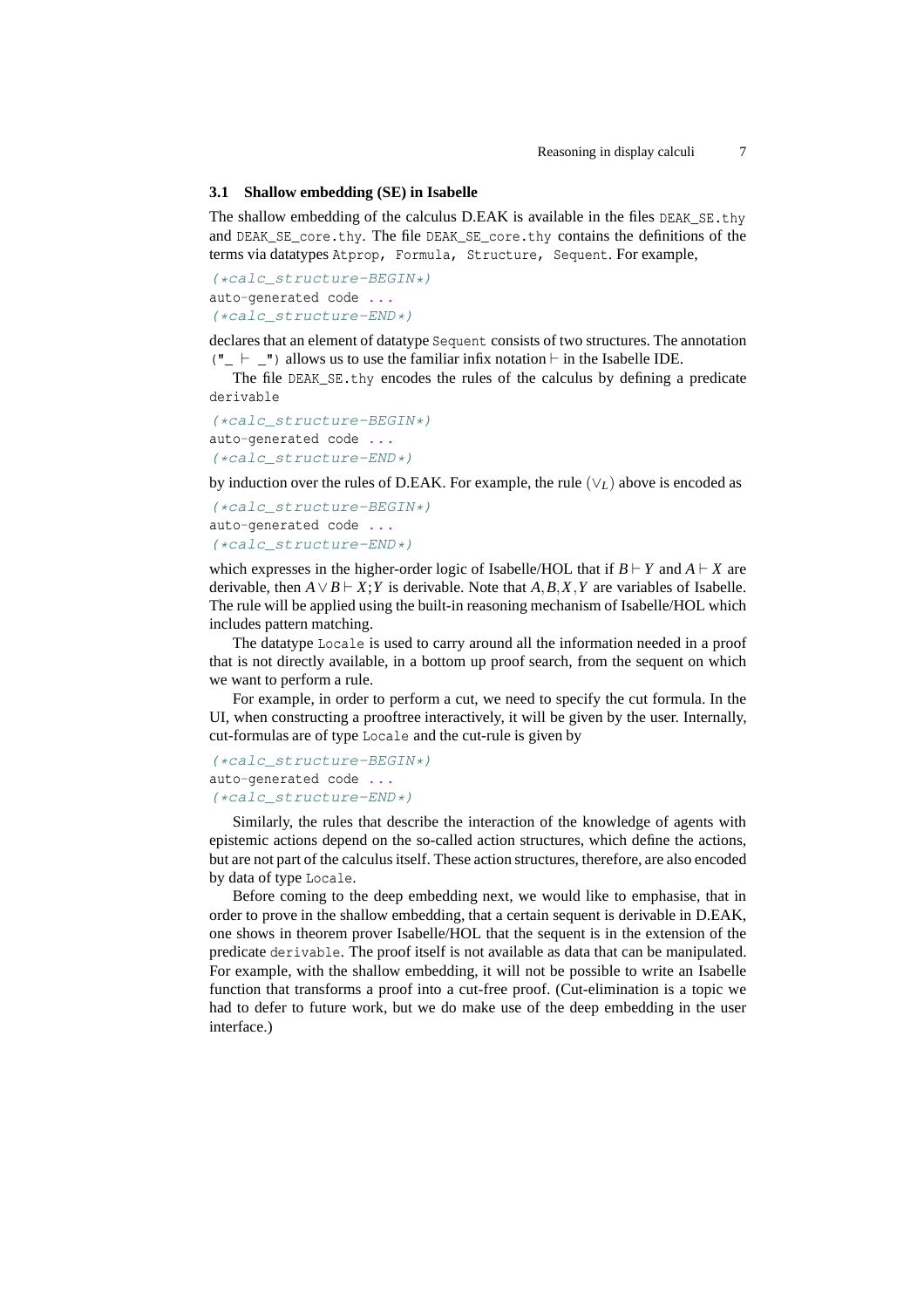#### **3.2 Deep embedding (DE) in Isabelle**

The deep embedding is available in the files DEAK.thy and DEAK\_core.thy. The latter contains the encoding of the terms of D.EAK, which differs only slightly from the one of the shallow embedding. It also contains functions match and replace, plus some easy lemmas about their behaviour. The functions match and replace are used in DEAK.thy to define how rules are applied to sequents.

DEAK.thy starts out by defining the datatypes Rule and Prooftree. The function der implements how to reason backwards from a goal:

(\*calc\_structure-BEGIN\*) auto-generated code **...** (\*calc\_structure-END\*)

takes a locale, a rule *r*, and a sequent *s* and outputs the list of premises needed to prove the *s* via *r*. [6](#page-8-0) This function is then used to define the predicate isProofTree and other functions that are used by the UI.

One reason to define the deep embedding in Isabelle (and not e.g. directly in the UI) is that we want to use it in future work to implement, and prove correct, cut elimination for D.EAK and related calculi.

#### **3.3 Functionality of the user interface (UI)**

For the reasons described at the end of Section [2,](#page-4-0) the UI is an essential part of the tool. The UI provides the following functionality:

- **–** LaTeX typesetting of the terms of the calculus, with user specified syntactic sugar.
- **–** Graphical representation of proof trees in LaTeX
- **–** Exporting proof trees to LaTeX/pdf and to Isabelle (both SE and DE).
- **–** Automatic proof search (to a modest depth of 5).
- **–** Interactive proof tree creation and modification, including merging proof trees, deleting portions of proof trees, and applying rules.
- **–** Tactics for deriving the generalised identity and atom rules.
- **–** User defined abbreviations and macros (derived rules).

The UI is implemented in Scala. There were several reasons for choosing Scala, one of which is Isabelle's code export functionality which translates functions written in Isabelle theory files to be exported into functional languages such as Scala or Haskell, amongst others. This meant that the underlying formalisation of terms, rules and proof trees of the deep embedding of the calculus and the functions necessary for building and verifying proof trees could be built in Isabelle and then exported for the UI into Scala.

<span id="page-8-0"></span> $6$  It is at this point where our implementation of the deep embedding is currently tailored towards substructural logics: For each rule *r* and each sequent *s*, there is only one list of premises to consider. Generalising the deep embedding to sequent calculi with rules such as [\(2\)](#page-4-2) would require a modification: If we interpret the structure  $W, X, A \vee B$  in [\(2\)](#page-4-2) not as a structure (ie tree) but as a list, then matching the rule [\(2\)](#page-4-2) against a sequent would typically not determine the sublists matching *W* and *X* in a unique way. More information is available at [\[2\]](#page-16-18).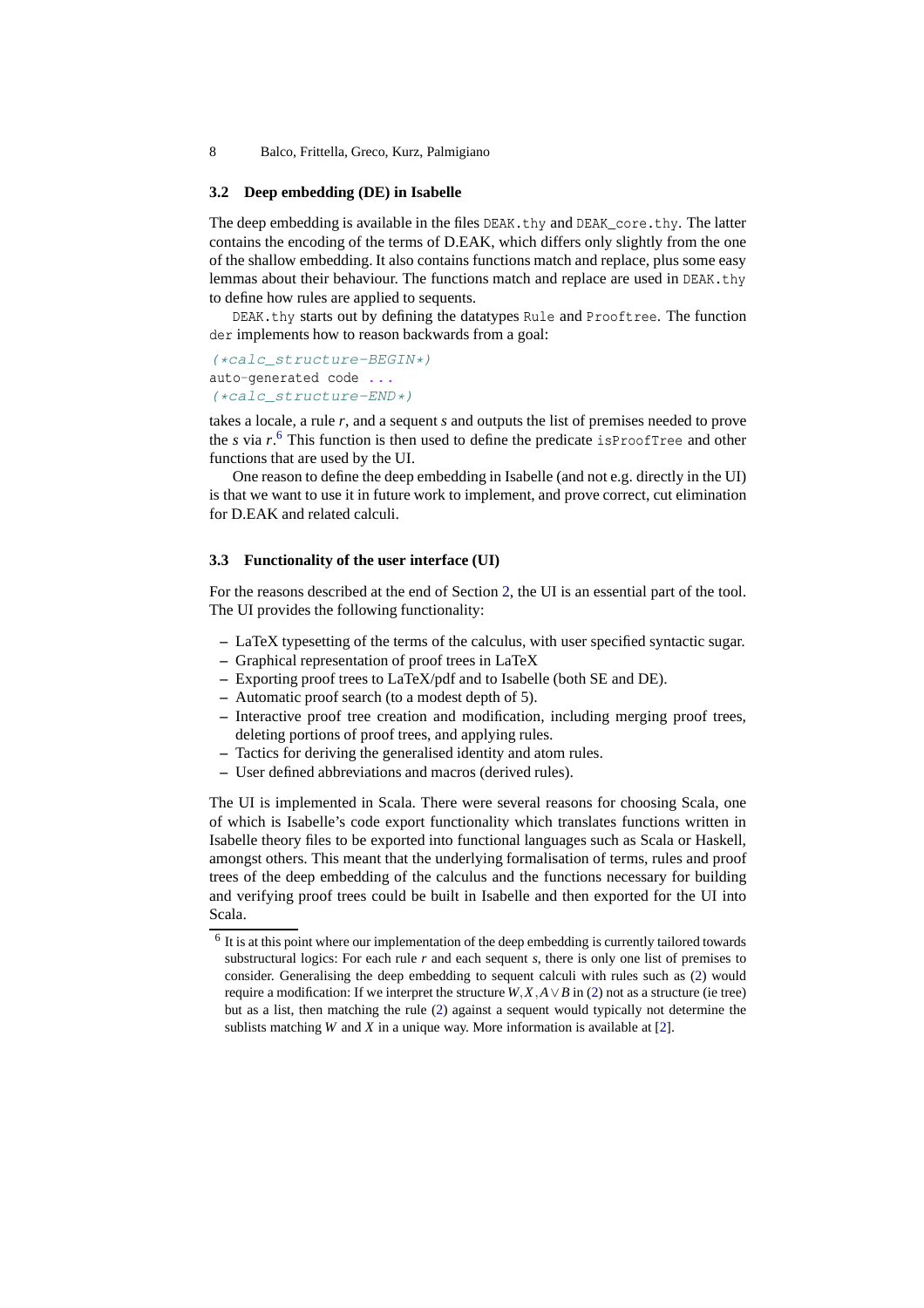Another advantage of using Scala is the fact that it is based on Java and runs on the JVM, which makes code execution fast enough, and, more importantly, is cross platform and allows the use of Java libraries. This was especially useful when creating the graphical interface for manipulating proof trees, as the UI depends on two libraries, JLa-TeXMath and abego TreeLayout, which allow for easy typesetting and pretty-printing of the proof trees as well as simple visual creation and modification of proof trees in the UI.

## <span id="page-9-0"></span>**4 Case study: The muddy children puzzle**

The muddy children puzzle is a classical example of reasoning in dynamic epistemic logic, since it highlights how epistemic actions such as public announcements modify the knowledge of agents. We will recall the puzzle in some detail below. The solution will state that, after *k* rounds of all agents announcing "I don't know", all agents do in fact know.

The correctness of the solution has been established, for all  $k \in \mathbb{N}$  using induction, by informal mathematical proof [\[13\]](#page-16-19) and by mathematical proofs about a formalisation in a Hilbert calculus [\[27\]](#page-17-6). It has also been automatically verified, for small values of *k*, using techniques from model checking [\[21\]](#page-16-20) and automated theorem proving [\[12](#page-16-5)[,28\]](#page-17-7).

Here, we prove in Isabelle/HOL that for all *k* the solution is derivable in D.EAK.

#### **4.1 The muddy children puzzle**

There are  $n > 0$  children and  $0 < k \leq n$  of them have mud on their foreheads. Each child sees (and hence knows) which of the others is dirty. But they cannot see (and therefore do not know at the beginning) whether they are dirty themselves (thus the number *n* is known to them but *k* is not). The first epistemic action is the father announcing (publicly and truthfully) that at least one of the children is dirty. From then on the protocol proceeds in rounds. In each round all children announce (simultaneously, publicly, truthfully) whether they know that they are dirty or not. How many rounds need to be played until the dirty children know that they are dirty?

In case  $n = 1, k = 1$  the only child knows that it must be dirty, since the announcement by the father, as all announcements in this protocol, are assumed to be truthful. We write this as

 $[father] \Box_1D_1$ ,

where  $D_j$  is an atomic proposition encoding that child *j* is dirty,  $\Box_j p$  means child *j* knows *p* and [father]*p* means that *p* after father's announcement.

The case  $n > 1$  and  $k = 1$  is similar. Let *j* be the dirty child. It sees, and therefore knows, that all the other children are clean. Since, after father's announcement, child *j* knows that there is at least one dirty child, it must be *j*, and *j* knows it.

In case  $n > 1$  and  $k = 2$  let  $J = \{j, h\}$  be the set of dirty children. After father's announcement both *j* and *h* see one dirty child. But they do not know whether they are dirty themselves. So, according to the protocol, they announce that they do not know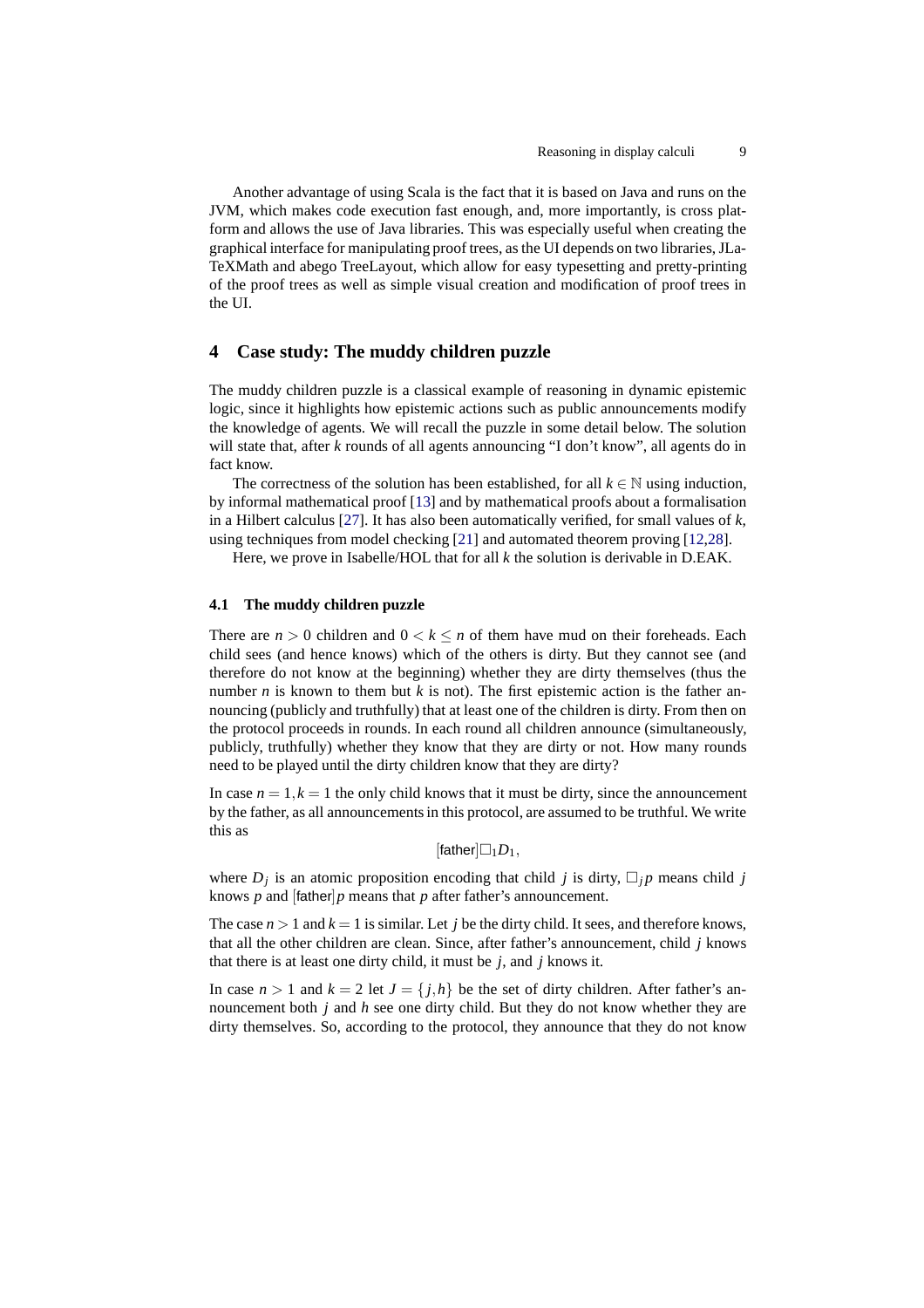whether they are dirty. From the fact that *h* announced  $\neg \Box_h D_h$ , child *j* can conclude *D*<sup>*j*</sup>, that is, we have  $\Box_j D_j$ . To see this, *j* reasons that if *j* was clean, then *h* would be in the situation of the previous paragraph, that is, we had  $\Box_h D_h$ , in contradiction to the truthfulness of the announcement of *h*. Summarising, we have shown

[father][no]*jD<sup>j</sup>* ,

where  $[no]$  is the modal operator corresponding to the children announcing that they don't know whether they are dirty.

The cases for  $k > 2$  follow similarly, so that we obtain for all dirty children *j* 

<span id="page-10-0"></span>
$$
[father][no]^{k-1} \square_j D_j \tag{6}
$$

For example, for  $n = k = 100$ , after 99 rounds of announcements "I don't know whether I am dirty" by the children, they all do know that they are dirty.

#### **4.2 Muddy children in Isabelle**

Our proof in Isabelle follows [\[27,](#page-17-6) Prop.24], which gives a mathematical proof that for all  $n, k > 0$  there is, in a Hilbert system equivalent to D.EAK, a derivation of [\(6\)](#page-10-0) from the assumption

<span id="page-10-1"></span>
$$
dirty(n,J) \wedge \mathsf{E}(n)^{k}(\mathsf{vision}(n)) \tag{7}
$$

which encodes the rules of the protocol. Specifically, dirty( $n$ , $J$ ) encodes for each  $J \subseteq$  $\{1,\ldots,n\}$  that precisely the children  $j \in J$  are dirty, vision(*n*) expresses that each child knows whether any of the other children are dirty,  $E(n)(\phi)$  means that 'every one of the *n* children knows φ' and  $f^k$  indicates *k*-fold integration of the function  $f$  so that  $E(n)^k$ (vision(*n*)) says that 'each child knowing whether the others are dirty' is common knowledge up to depth *k*.

This means that we need to prove by induction on  $n$  and  $k$  that for all  $n, k$  there is a derivation in the calculus D.EAK of the sequent

$$
dirty(n,J), \mathsf{E}(n)^{k}(\mathsf{vision}(n)) \vdash [\mathsf{father}][\mathsf{no}]^{k-1} \Box_j D_j. \tag{8}
$$

where the actions father and no also depend on the parameter *n*.

For the cases  $k = 1, 2$  the proofs can be done with a reasonable effort in the UI of the tool, filling in all the details of the proof of [\[27\]](#page-17-6).

But as a propositional calculus, D.EAK does not allow us to do induction. Therefore we use the shallow embedding of D.EAK and do the induction in the logic of Isabelle. The expressions dirty $(n, J)$  and  $E(n)^k(\text{vision}(n))$  and  $[\text{father}][\text{no}]^{k-1} \square_j D_j$  then are Isabelle functions that map the parameters  $n, k$  to formulas (in the shallow embedding) of D.EAK, see the file muddy-children.thy [\[5\]](#page-16-17).

The first part of muddy-children.thy contains the definitions of the formulas discussed above and establishes some of their basic properties. The actual proof is given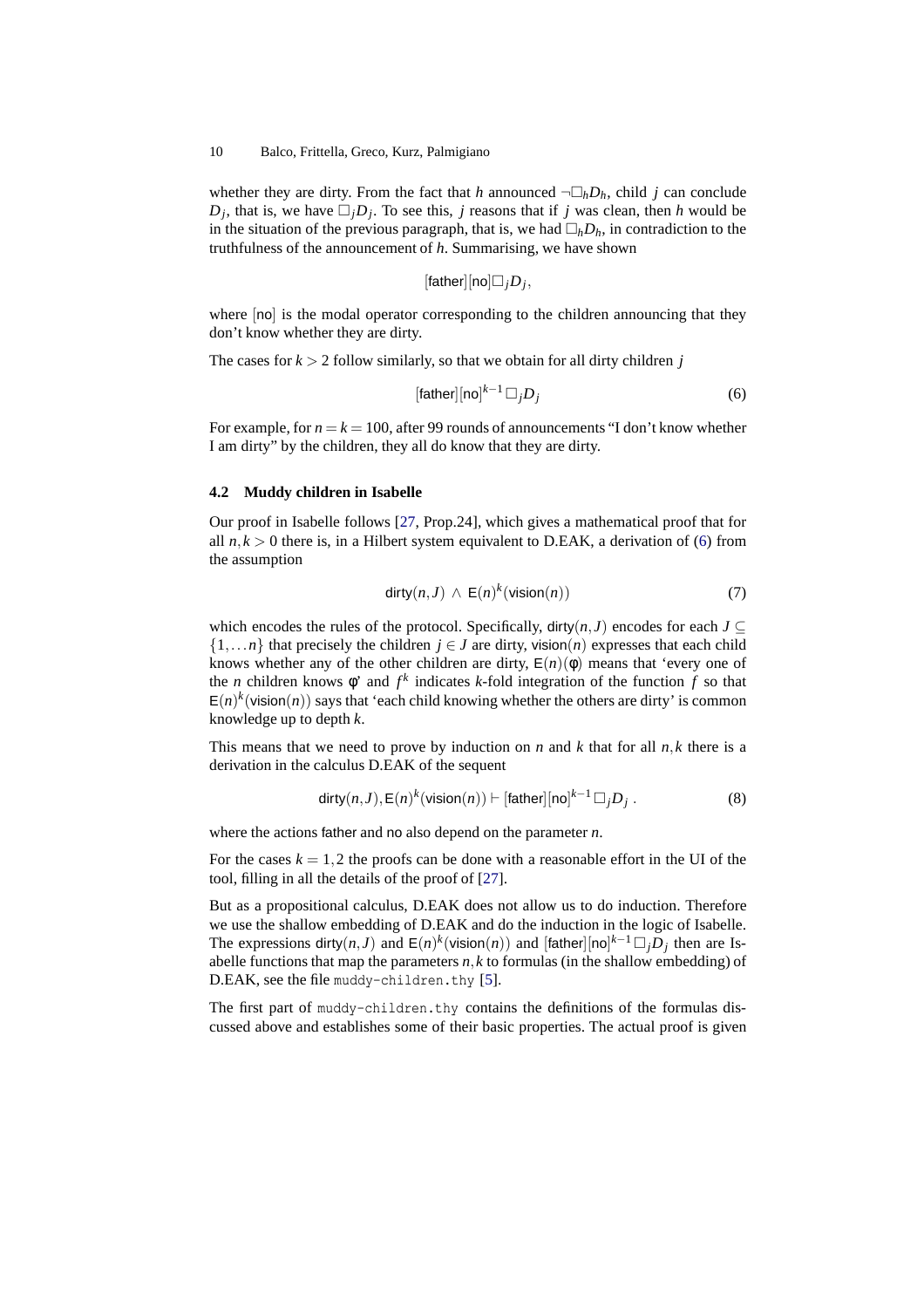as lemma dirtyChildren. We have taken care to follow [\[27\]](#page-17-6) closely, so that the proof of its Proposition 24 can be read as a high-level specification of the proof in Isabelle of lemma dirtyChildren.

The proof in muddy-children.thy differs from its specification in [\[27\]](#page-17-6) only in a few minor ways. Instead of assuming the axiom of introspection  $[a]p \rightarrow p$ , we added the corresponding structural rules to the calculus. This seems justified as it is a fundamental property of knowledge we are using and also illustrates a use of modularity. Instead of introducing separate atomic propositions for dirty and clean, we treat clean as an abbreviation for not dirty, which relieves us from axiomatising the relationship between dirty and clean explicitly. But if we want an intuitionistic proof, we need to add to our assumptions that 'not not dirty' implies dirty.

#### **4.3 Conclusions from the case study**

It took approximately 4 person-weeks to implement the proof of [\[27,](#page-17-6) Prop.24] in Isabelle. Part of this went into providing some 'infrastructure' contained in the files NatToString.thy and DEAKDerivedRules.thy that could be reused for other case studies. On the other hand, we should say that it took maybe half a year to learn Isabelle and we couldn't have learned it from documentation and tutorials alone. At crucial points we profited from expert advice by Thomas Tuerk, Tom Ridge and Christian Urban.

For the construction of the proof in Isabelle, we made extensive use of the UI. Large parts of the Isabelle proof were constructed in the UI and exported to Isabelle.

One use one can make of the formal proof is to investigate which proof principles are actually needed. For example, examining the proof in muddy-children.thy, it is easy to establish that the only point where a non-intuitionistic principle is used is to prove  $\neg\neg D_j \rightarrow D_j$ . Instead we could have added this formula (which only says that "not clean implies dirty") to the logical description of the puzzle [\(7\)](#page-10-1).

It may be worth pointing out that this analysis is based on the substructural analysis of classical logic on which D.EAK is built. In accordance with the principle of modularity discussed in the introduction, a proof in D.EAK is intuitionistic if and only if it does not use the so-called Grishin rules Grishin\_L and Grishin\_R (as defined in DEAK.json). Thus a simple text search for 'Grishin' in muddy-children.thy suffices.

## <span id="page-11-0"></span>**5 Building your own calculus tool**

As discussed in Section [3,](#page-6-0) the DEAK toolbox consists of a set of Isabelle theory files that formalize the terms and encode the rules of this calculus, providing a base for reasoning about the properties of the calculus in the Isabelle theorem prover. The toolbox also includes a UI for building proof trees in the calculus.

On top of this, we provide the calculus toolbox, a meta-toolbox, which consists of a set of scripts and utilities used for maintaining and modifying the DEAK calculus tool and for building your own calculus tool.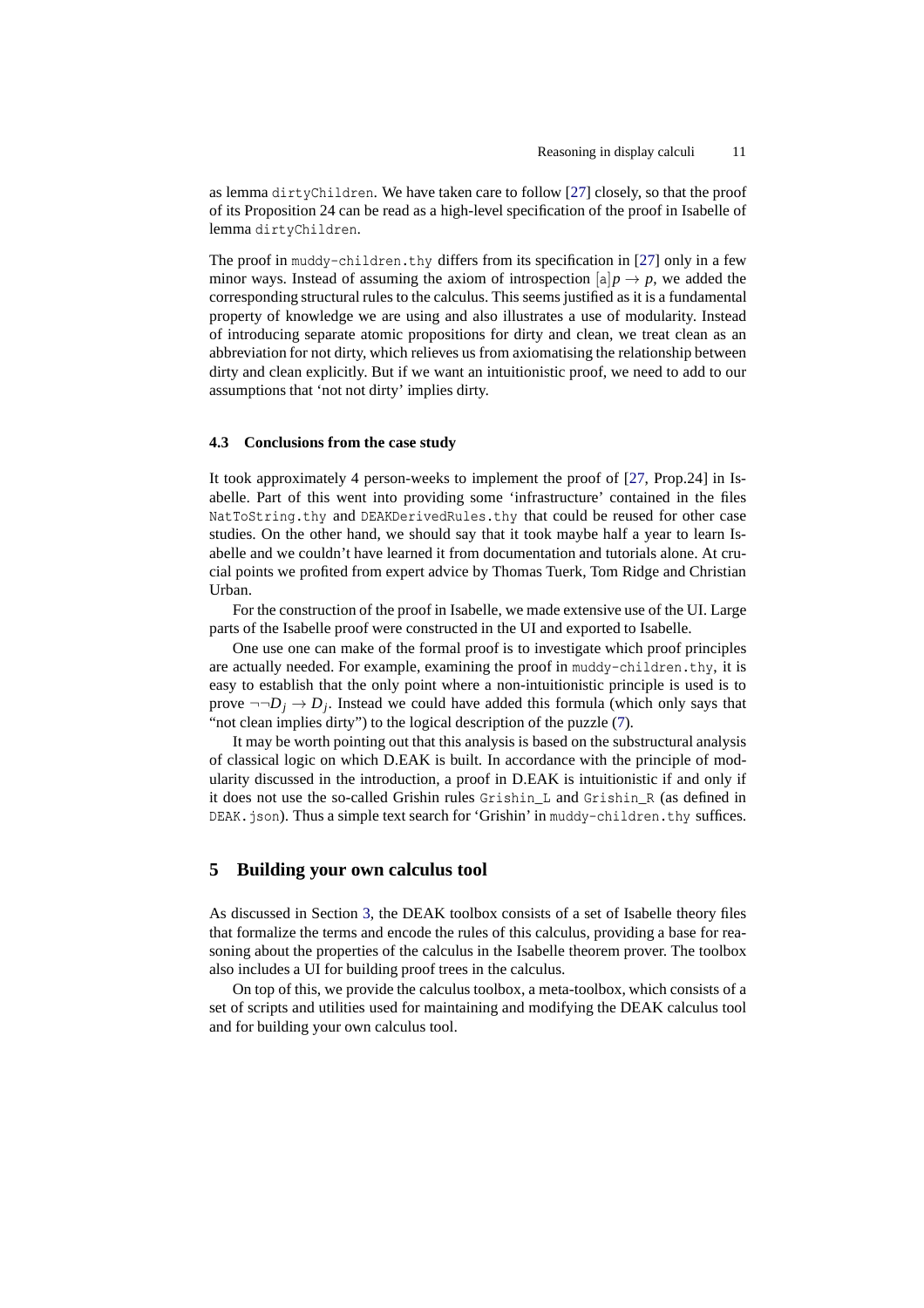The main component of the meta-toolbox is the build script, which takes in a description file of the terms and the rules of the calculus and expands this concise definition into multiple Isabelle theories and Scala code. Due to this centralised definition of the calculus, adding rules or logical connectives becomes much easier, as any changes made to the calculus affect multiple Isabelle and Scala files. The meta-toolbox thus allows for a more structured and uniform maintenance of the different encodings along with the UI.

A detailed documentation [\[3\]](#page-16-21) and tutorial [\[2\]](#page-16-18) is available.

#### **5.1 Describing a calculus**

We highlight some elements of how to describe a calculus such as  $D.EAK$  in the format that can be read by the calculus toolbox.

The calculus is described in a file using the JavaScript Object Notation (JSON), in our example DEAK. json. This file specifies the types (Formula, Structure, Sequent, ...), the operational and structural connectives, and the rules. For example, linking up with the discussion in Section [3,](#page-6-0) in

```
(*calc_structure-BEGIN*)
auto-generated code ...
(*calc_structure-END*)
```
"type" specifies that a sequent consists of two structures.<sup>[7](#page-12-0)</sup> The next three lines specify how sequents will be typeset in Isabelle, ASCII and LaTeX. To make proofs readable in the UI, it is important that the user can specify bespoke sugared notation using, for example, LaTeX commands such as colours and fonts.

Next we explain how rules are encoded. The encoding is divided into two parts. In the first part, under the heading "calc\_structure\_rules" the rules are declared. For example, we find

```
(*calc_structure-BEGIN*)
auto-generated code ...
(*calc_structure-END*)
```
telling us how the names of the rule are typeset in ASCII and LaTeX. The rule [\(3\)](#page-4-3) itself is described in the second part under the heading "rules" by

```
(*calc_structure-BEGIN*)
auto-generated code ...
(*calc_structure-END*)
```
the first sequent of which is the conclusion, the following being the premises of the rule. The ? has been defined in DEAK. json to indicate the placeholders (aka free variables or meta-variables) that are instantiated when applying the rule. The F marks placeholders that can be instantiated by formulas only.

The description of Or\_L above suffices to compile it to Isabelle. But some rules of D.EAK need to be implemented subject to restrictions expressed separately. For exam-

<span id="page-12-0"></span><sup>&</sup>lt;sup>7</sup> The presence of the  $\setminus \setminus$  instead of just one  $\setminus$  is unfortunate but  $\setminus$  is a reserved character that needs to be escaped using \.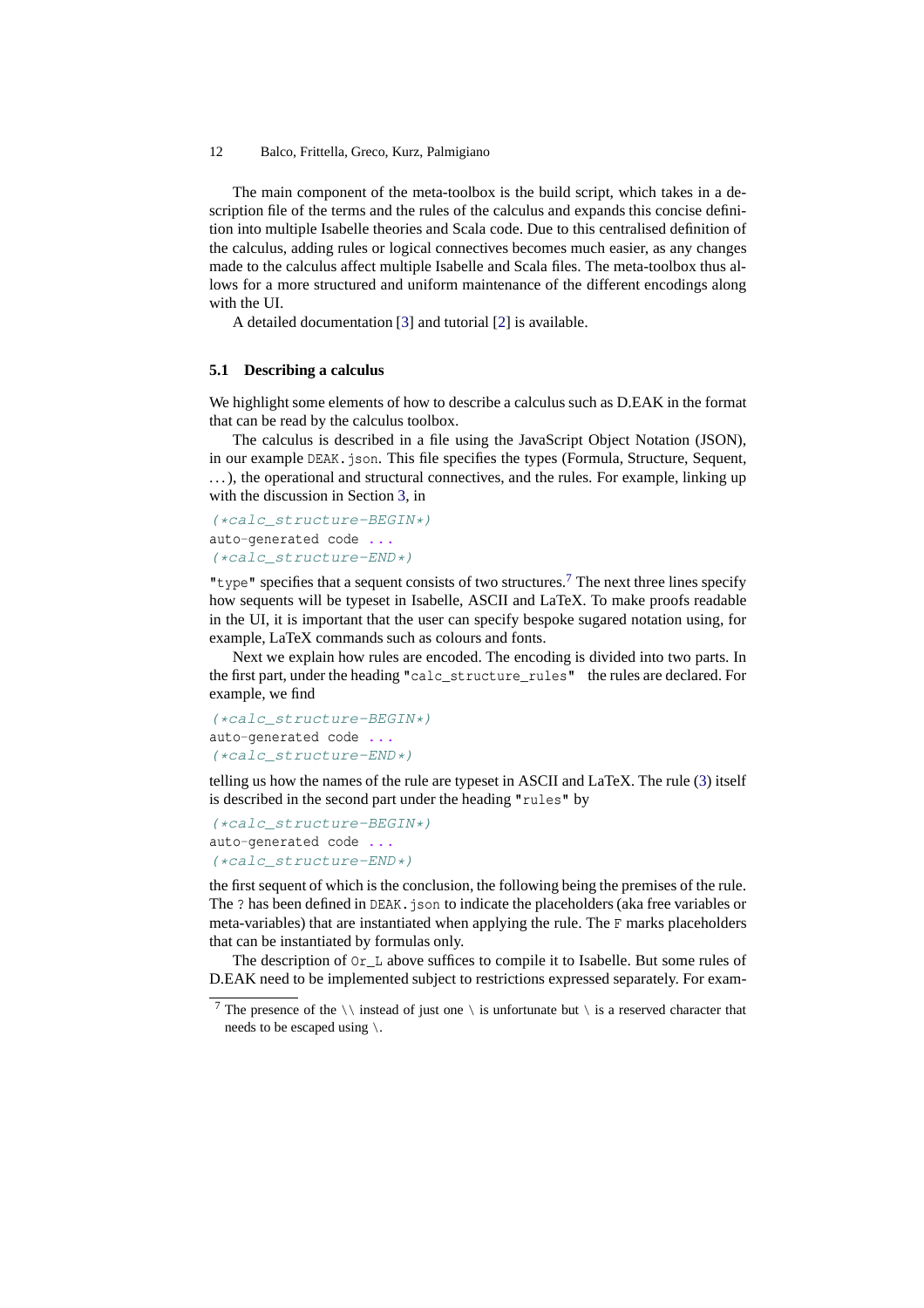ple the so-called atom rule formalises that in D.EAK actions do not change facts (but they may change knowledge). Thus, whereas the rule is encoded as

```
(*calc_structure-BEGIN*)
auto-generated code ...
(*calc_structure-END*)
```
we need to enforce the condition that ?X |- ?Y is of the form  $\Gamma p \vdash \Delta p$ , where *p* is an atomic proposition and  $\Gamma$ ,  $\Delta$  are strings of action modalities. This is done by noting in the calculus description file the dependence on a condition called atom as follows.

```
(*calc_structure-BEGIN*)
auto-generated code ...
(*calc_structure-END*)
```
The condition itself is then implemented directly in Isabelle.

For bottom-up proof search, the deep embedding provides a function that, given a sequent and a rule, computes the list of premises (if the rule is applicable). For the cut rule, this is implemented by looking for a cut-formula in the corresponding Locale, see Section [3.1.](#page-7-0)

```
(*calc_structure-BEGIN*)
auto-generated code ...
(*calc_structure-END*)
```
After "premise" we find the Isabelle definition of the DE-version of the rule and after "se\_rule" the SE-version of the rule.

The most complicated rules of D.EAK are those which describe the interaction of action and knowledge modalities and we are not going to describe them here. They need all of the additional components condition, locale, premise, se\_rule, to deal with side conditions which depend on actions being agent-labeled relations on actions.

The ability to easily change the calculus description file will be useful in the future, but also appeared already in this work. Compared to the version of D.EAK from [\[17\]](#page-16-10), we noticed during the work on the muddy children puzzle that we wanted to add rules Refl\_ForwK expressing  $[a]p \rightarrow p$  (i.e. that the knowledge-relation is reflexive) and rules Pre\_L and Pre\_R allowing us to replace in a proof the constant representing the precondition of an action by the actual formula expressing the precondition.

#### **5.2 The build script, the template files, and the watcher utility**

To build the tool from the calculus description file DEAK, ison, one runs the Python script, passing the description file to the script via the --calculus flag. This produces the Isabelle code for the shallow and deep embedding and the Scala code for the UI. By default, this tool-code is output to a directory called gen\_calc.

**Template files.** The tool-code is generated from both the calculus description file and template files. Template files contain the code that cannot be directly compiled from the calculus description file, for example, the code of the UI. But whereas the code of the UI, in the folder gui, is independent of the particular calculus, the parser Parser.scala and the print class Print.scala consist of code written by the developer as well as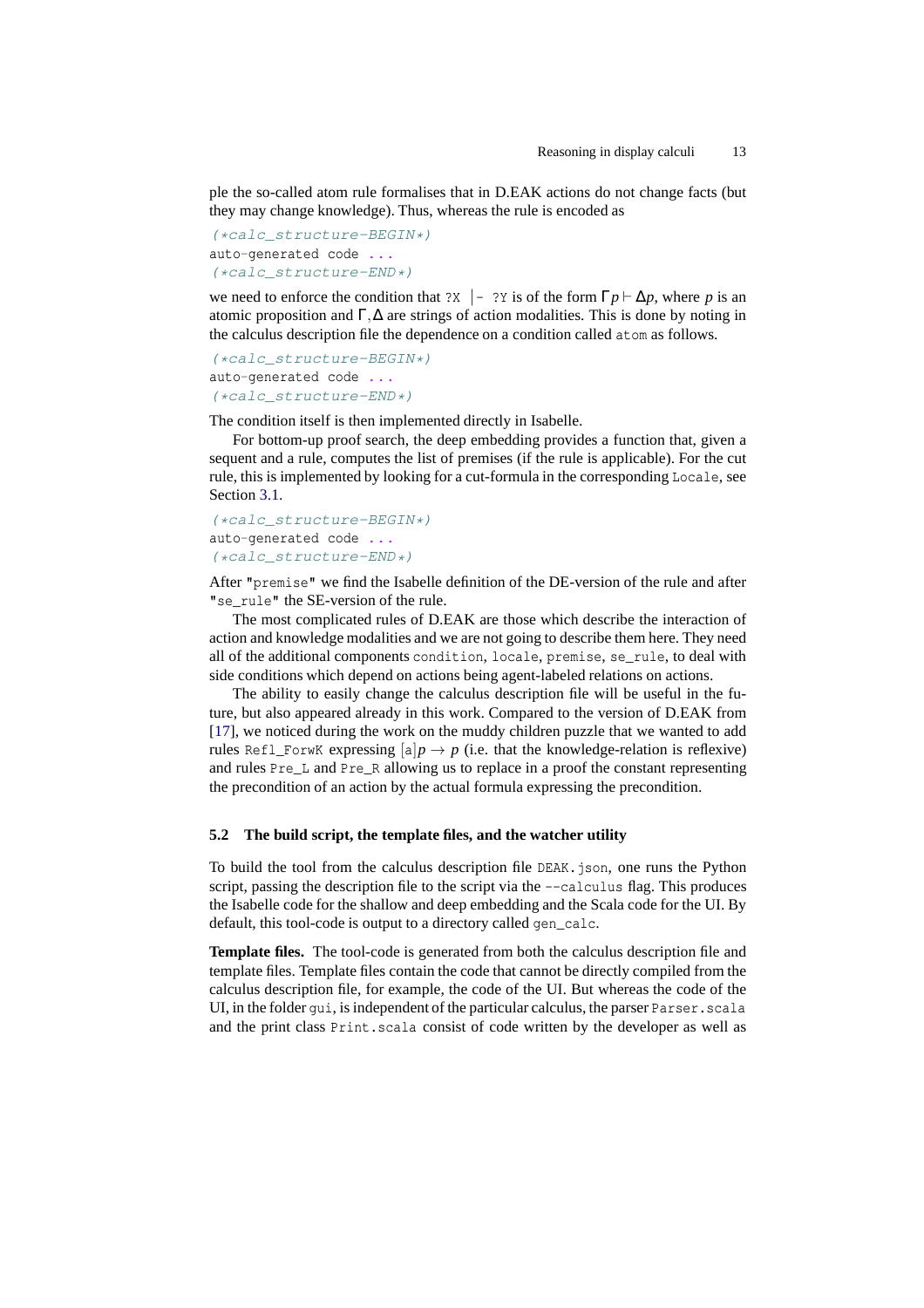code automatically generated from the calculus description file. Similarly, whereas parts of DEAK.thy are compiled from the calculus description file, other parts, such as the lemmas and their proofs are written by the developer.

**The Isabelle and Scala builder.** In order to support the weaving of automatically generated code into the template files, there are two domain specific languages defined in the files isabuilder.py and scalabuilder.py. For example, in the template file Calc\_core.thy, from which DEAK.thy is generated, the line

```
(*calc_structure-BEGIN*)
auto-generated code ...
(*calc_structure-END*)
```
prompts the build script to call a method defined in isabuilder.py which inserts the Isabelle definition of the terms of the calculus into DEAK.thy.

**The watcher utility.** In order to make the maintenance of the template files easier there is a watcher utility which allows, instead of directly modifying the template files, to work on the generated code. For example, if we want to change how proof search works, we would make the changes to the Isabelle file DEAK.thy and not directly to the template file Calc\_core.thy. The watcher utility, when launched, runs in the background and monitors the specified folder. Any changes made to a file inside this folder are registered and the utility decompiles this file back into its corresponding template, each time a modification occurs. The watcher utility decompiles a file by looking for any sections of the file that have been automatically generated, and replacing these definitions by the special comments that tell the build script where to put the auto-generated code. In order for the decompiling to work correctly, the auto-generated code must be enclosed by special delimiters. Looking back at the example of (\*calc\_structure\*), when the template file is processed by the build script and expanded with the definitions from a specific calculus description file, the produced code is enclosed by the following delimiters:

```
(*calc_structure-BEGIN*)
auto-generated code ...
(*calc_structure-END*)
```
Hence, when the watcher utility decompiles a file into a template, it simply replaces anything of the form (\*<identifier>-BEGIN\*) ... (\*<identifier>-END\*) by the string (\*<identifier>\*).

## <span id="page-14-0"></span>**6 Conclusions**

We find that the tool already makes a valuable contribution to our own, so far largely theoretical research. The main directions of future work consist in extending the tool to support more ambitious projects on the proof theory as well as on the application side. These may include the following concrete projects.

- **–** Proving more theorems in and about D.EAK:
	- case studies similar to muddy children but with dynamic updates more complicated than public announcement,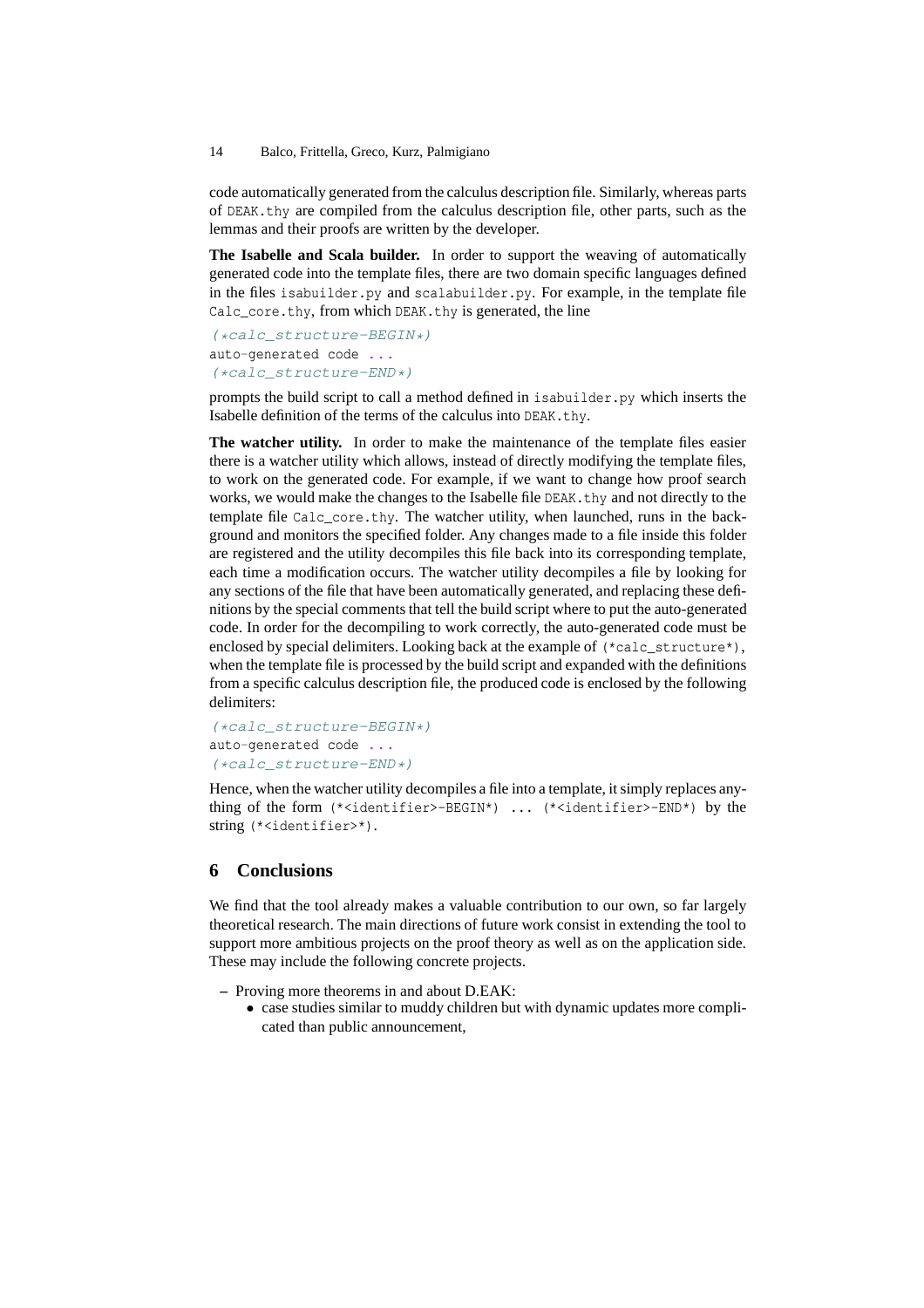- proving cut elimination of D.EAK in Isabelle.
- **–** Treating the multi-type version of D.EAK [\[16\]](#page-16-11).
- **–** Extending to other calculi. In particular, our methodology naturally applies to fragments of classical logics such as intuitionistic and linear logics which have many applications in computer science.
- **–** Providing an interface for the calculus description file, possibly supporting the integration of different calculi.
- **–** Making the tool more powerful by
	- extending available tactics,
	- improving the currently very rudimentary automated proof search.
- **–** Prove bigger case studies of more substantial epistemic protocols. How will the tool need to change to scale it up to bigger applications?

Because in this paper we were interested in studying calculi such as D.EAK the propositional part about dynamic and epistemic operators and the higher order part of Isabelle are strictly separated, interfaced by the tool-generated shallow embedding. One should investigate building the dynamic and epistemic part directly into the higher-order logic of Isabelle. This would allow us to formalize properties such as "after *m* rounds of no each child knows that there are at least *m* dirty children" directly instead of encoding them as functions that map parameters such as *m* to formulas of propositional logic. On the other hand, one will loose information coming from the detailed understanding of a propositional, substructural, modular display calculus such as D.EAK.

Possibly the most important topic of further research concerns the fact that display calculi are not directly suitable for automatic proof search. On the other hand they have the advantages of modularity we discussed. So the question is whether we can—along the lines of [\[20\]](#page-16-22)—go from display calculi constructed according to a clear proof theoretic methodology to deep inference calculi well suited for proof search. That automatic proof search is a direction worth pursuing for dynamic epistemic logics has been shown in [\[28\]](#page-17-7): for the calculus of [\[12\]](#page-16-5) a depth first search augmented with simple heuristics was able to automatically find a proof of the muddy children puzzle for up to 4 dirty children, see [\[28,](#page-17-7) §6.4.3].

Another important problem concerns how to integrate common knowledge. This is a well-known difficult problem. Some proposed solutions use infinitary rules, other use finitary rules are non-standard and non-modular. We plan to extend D.EAK with common knowledge while keeping it modular.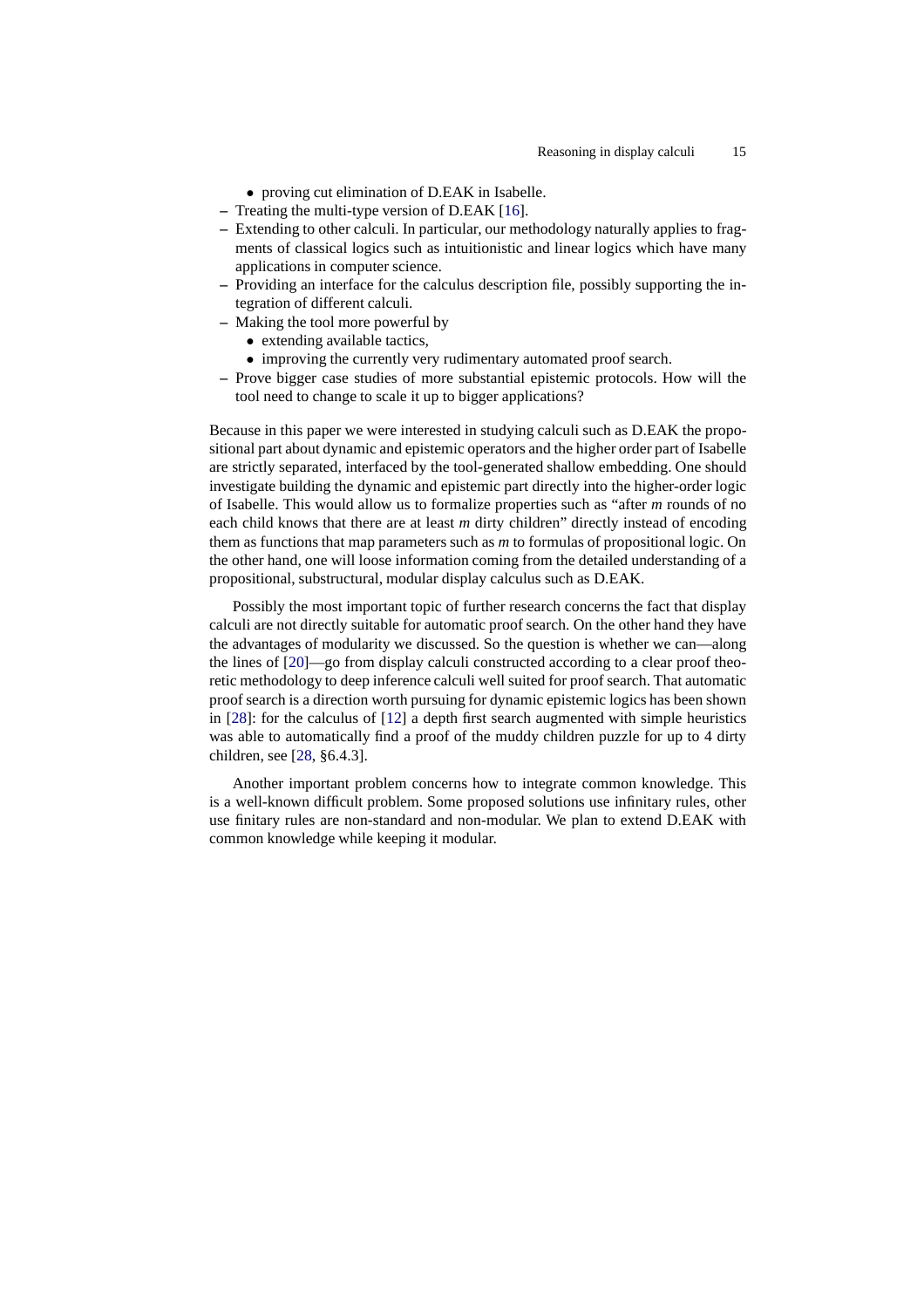#### <span id="page-16-4"></span>**References**

- <span id="page-16-18"></span>1. F. Baader and C. Lutz. Description Logic. In *Handbook of Modal Logic*. 2006.
- <span id="page-16-21"></span>2. S. Balco. Building a sequent calculus toolbox. Available at <http://goodlyrottenapple.me/2015/09/02/sequent-tutorial/>.
- <span id="page-16-16"></span>3. S. Balco. The calculus toolbox. Download and documentation at <https://github.com/goodlyrottenapple/calculus-toolbox>.
- <span id="page-16-17"></span>4. S. Balco. The DEAK calculus tool. Download and documentation at <https://github.com/goodlyrottenapple/DEAK-calculus-tool>.
- <span id="page-16-13"></span>5. S. Balco and S. Frittella. Muddy children.thy. Isabelle 2015 theory file available at <https://github.com/goodlyrottenapple/muddy-children>.
- 6. A. Baltag, L. S. Moss, and S. Solecki. The logic of public announcements, common knowledge and private suspicious. Technical Report SEN-R9922, CWI, Amsterdam, 1999.
- <span id="page-16-6"></span><span id="page-16-0"></span>7. N. Belnap. Display logic. *Journal of Philosophical Logic*, 11:375–417, 1982.
- 8. P. Blackburn and J. van Benthem. Modal logic: A semantic perspective. In *Handbook of Modal Logic*. 2006.
- <span id="page-16-14"></span><span id="page-16-1"></span>9. P. Blackburn, J. van Benthem, and F. Wolter, editors. *Handbook of Modal Logic*. Elsevier, 2006.
- 10. J. E. Dawson and R. Goré. Embedding display calculi into logical frameworks: Comparing twelf and isabelle. *Electr. Notes Theor. Comput. Sci.*, 42:89–103, 2001.
- <span id="page-16-15"></span>11. J. E. Dawson and R. Goré. Formalised cut admissibility for display logic. In *Theorem Proving in Higher Order Logics, 15th International Conference, TPHOLs 2002, Hampton, VA, USA, August 20-23, 2002, Proceedings*, pages 131–147, 2002.
- <span id="page-16-5"></span>12. R. Dyckhoff, M. Sadrzadeh, and J. Truffaut. Algebra, proof theory and applications for an intuitionistic logic of propositions, actions and adjoint modal operators. *ACM Transactions on Computational Logic*, 14(4), 2013.
- <span id="page-16-19"></span><span id="page-16-2"></span>13. R. Fagin, J. Y. Halpern, Y. Moses, and M. Y. Vardi. *Reasoning About Knowledge*. MIT Press, 1995.
- <span id="page-16-12"></span>14. M. Fitting. Modal Proof Theory. In *Handbook of Modal Logic*. 2006.
- 15. S. Frittella, G. Greco, A. Kurz, and A. Palmigiano. Multi-type display calculus for propositional dynamic logic. DOI:10.1093/logcom/exu064, 2014.
- <span id="page-16-11"></span>16. S. Frittella, G. Greco, A. Kurz, A. Palmigiano, and V. Sikimic. A multi-type display calculus ´ for dynamic epistemic logic. DOI:10.1093/logcom/exu068, 2014.
- <span id="page-16-10"></span>17. S. Frittella, G. Greco, A. Kurz, A. Palmigiano, and V. Sikimic. A proof-theoretic se- ´ mantic analysis of dynamic epistemic logic. *Journal of Logic and Computation*, 2015. DOI:10.1093/logcom/exu063.
- <span id="page-16-8"></span>18. R. Goré. On the completeness of classical modal display logic. *In H Wansing, editor, Proof Theory of Modal Logic*, volume 2 of Applied Logic:137–140, 1996.
- <span id="page-16-22"></span><span id="page-16-9"></span>19. R. Goré. Substructural logics on display. *Logic Journal of IGPL*, 6(3):451–504, 1998.
- 20. R. Goré, L. Postniece, and A. Tiu. Taming displayed tense logics using nested sequents with deep inference. In *Automated Reasoning with Analytic Tableaux and Related Methods, 18th International Conference, TABLEAUX 2009, Oslo, Norway, July 6-10, 2009. Proceedings*, pages 189–204, 2009.
- <span id="page-16-20"></span>21. J. Y. Halpern and M. Y. Vardi. Model checking vs. theorem proving: A manifesto. In *Proceedings of the 2nd International Conference on Principles of Knowledge Representation and Reasoning (KR'91). Cambridge, MA, USA, April 22-25, 1991.*, pages 325–334, 1991.
- <span id="page-16-3"></span>22. I. Horrocks, U. Hustadt, U. Sattler, and R. Schmitt. Computational Modal Logic. In *Handbook of Modal Logic*. 2006.
- <span id="page-16-7"></span>23. M. Kracht. Power and weakness of the modal display calculus. In *Proof theory of modal logic*, pages 93–121. Kluwer, 1996.